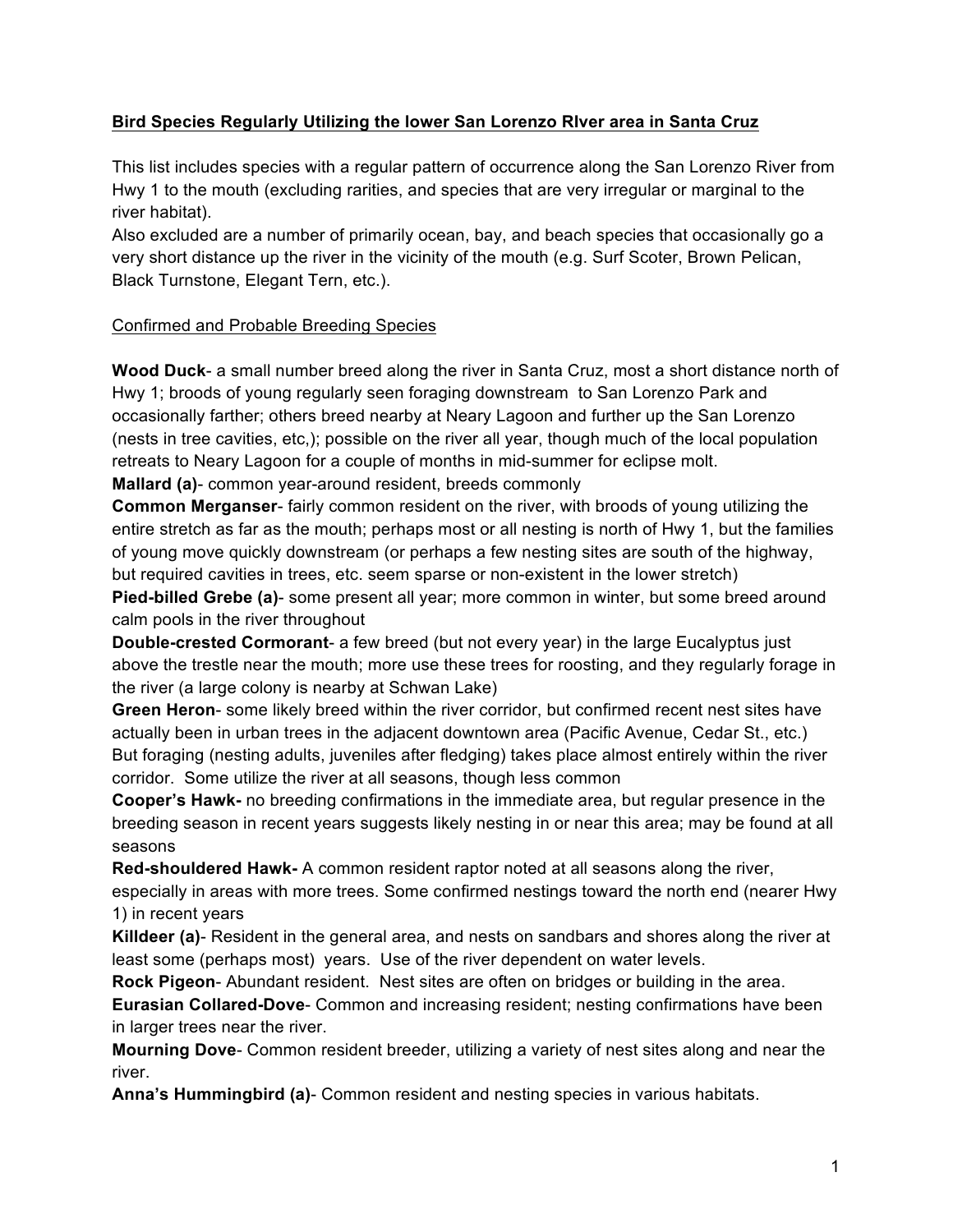**Downy Woodpecker**- Breeds mostly from the San Lorenzo Park area up; some present all year **American Kestrel**- One pair nested near the river up until recently, but there have been no successful nestings reported in recent years. Perhaps no longer breeds, though individuals are occasionally seen in or near the river corridor.

**Black Phoebe**- Common resident. They regularly build their mud nests on bridges and other structures near the river.

**Steller's Jay**- Uncommon resident in spots near the river with larger/thicker groves of trees, with a few possibly breeding as far down as Broadway. Becomes very common upstream of Hwy 1.

**Western Scrub-Jay**- Fairly common resident, some breed in areas with trees

**American Crow**- Common and increasing resident. Some nest in larger trees in the vicinity of the river.

**Common Raven**-regularly noted along the river corridor, and nests not too far from the area. A few may breed adjacent to the river corridor (on buildings or large trees?), but not confirmed for the immediate are

**Northern Rough-winged Swallow**- rather common nesting species along most of the lower river, utilizing primarily openings in the bridges as nesting cavities. Present mostly early March to August.

**Violet-green Swallow**- common breeding species, in this area utilizing various openings in buildings as nesting cavities (vents, under roof tiles, etc.). Elsewhere nearby (including just north of Hwy. 1) makes much use of woodpecker holes and other cavities in trees, and perhaps nests in this sort of situation locally south of Hwy. 1. Nesters are present mostly very early March to the end of July, but some migrants occur later.

**Cliff Swallow**- Common nester along the river, building mud nests on the bridges and on nearby buildings. Arrives mostly in mid-March, but nesting on the river may not start immediately. Usually most leave by the end of August.

**Chestnut-backed Chickadee**- common resident (mostly north of Broadway), nesting where there are moderate-sized to larger trees.

**Oak Titmouse**- fairly common resident, nesting in moderate to large trees near the river. This species appears to be increasing in the urban/suburban Santa Cruz area in recent years. **Bushtit (a)**- common resident, breeds in various trees and shrubs along and near the river **American Robin**- localized breeder in areas with larger trees, more common (sometimes abundant) in winter

**Northern Mockingbird**- rather common resident, with some nesting near the river. **European Starling**- abundant and ubiquitous resident throughout downtown Santa Cruz **Common Yellowthroat (a)**- a few pairs probably breed in marshy habitat along the river (based on apparently territorial singing males, etc.); somewhat more common in winter **California Towhee (a)**- Rather common breeding resident throughout

**Song Sparrow (a)**- Year-round resident, common breeder, and one of the most characteristic species of the river channel habitats. Nests in weeds, willows, marsh vegetation, etc. Less numerous closer to the mouth.

**Dark-eyed Junco**- breeds in localized spots with larger trees near the river, more common from San Lorenzo Park upstream; all-year resident; breeding presence and range in urban/suburban areas of Santa Cruz has increased in recent years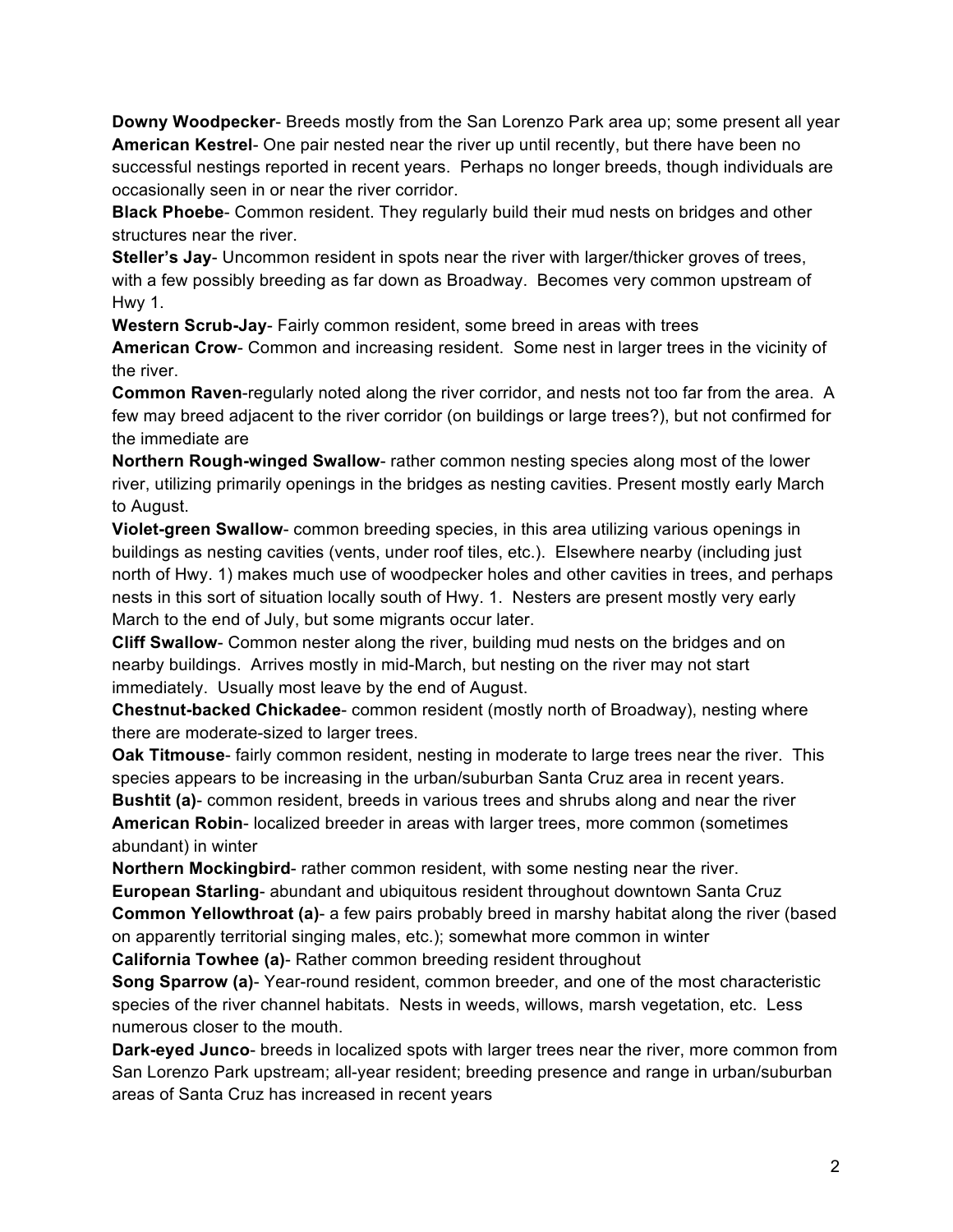**Red-winged Blackbird (a)**- breeds in weeds, marsh, and willows in the river channel, possibly increasing in recent years; present all year

**Brewer's Blackbird**- resident throughout downtown Santa Cruz, nesting in parking lot trees, city parks, etc.; regularly forage along the levees

**Brown-headed Cowbird**- Rather common in the nesting season, irregularly present the rest of the year. A nest parasite that lays its eggs in the nests of other species (Song Sparrow and California Towhee are fairly regular hosts, but many species may be parasitized.)

**Hooded Oriole**- fairly common nester near the river, mostly in palms and other ornamental trees, post-breeders commonly forage in willows, etc. within the river corridor; present mostly mid-March to early September

**House FInch (a)**- Very common year-round resident, many breed.

**Lesser Goldfinch (a)**- Breeding not confirmed, but a few likely breed here and there in shrubby and weedy habitat; some present all year

**House Sparrow**- Common resident. Nests in cavities in buildings, bridges, old Cliff Swallow nests, etc.

(a)= confirmed or probable nest locations inside of the levees, either in river bottom vegetation or on river banks and islands

## Do Not Breed in the immediate Lower San Lorenzo area, but present with some regularity in the **breeding season**

**Canada Goose**-possible all year, a few breed in the nearby area

**Great Blue Heron**- some present all year, some breed near the Santa Cruz Harbor **Great Egret**- some present all year

**Snowy Egret**- some present all year, sometimes numerous in fall and winter

**Black-crowned Night-Heron**- some present all year

**Osprey-** occasionally noted along the river channel at any season; perhaps most common in migration

**Red-tailed Hawk**- resident in the area and breeds nearby, but apparently not in the immediate river area; regularly forages along the river channel, especially in winter

**American Coot**- often abundant in winter, just a few remain through the summer, with no evidence of breeding (a few nest elsewhere in the Santa Cruz area)

**California Gull**-often abundant in winter; non-breeders (mostly immatures) are fairly common in summer

**Caspian Tern**- regular visitor March to August, sometimes common

**Band-tailed Pigeon**- irregularly forages near the river, most probably traveling from nearby forests

**Belted KIngfisher**- fishes along the river at any season, but sparse from March to June; breeds further upstream along the San Lorenzo and elsewhere in the general area, but no evidence of breeding in the "in town" portion of the river

**Peregrine Falcon**- rather regular visitor, mostly in the non-breeding season (few records March-June); more frequent along the lower stretch of the river, especially when ducks, coots, gulls, etc. are numerous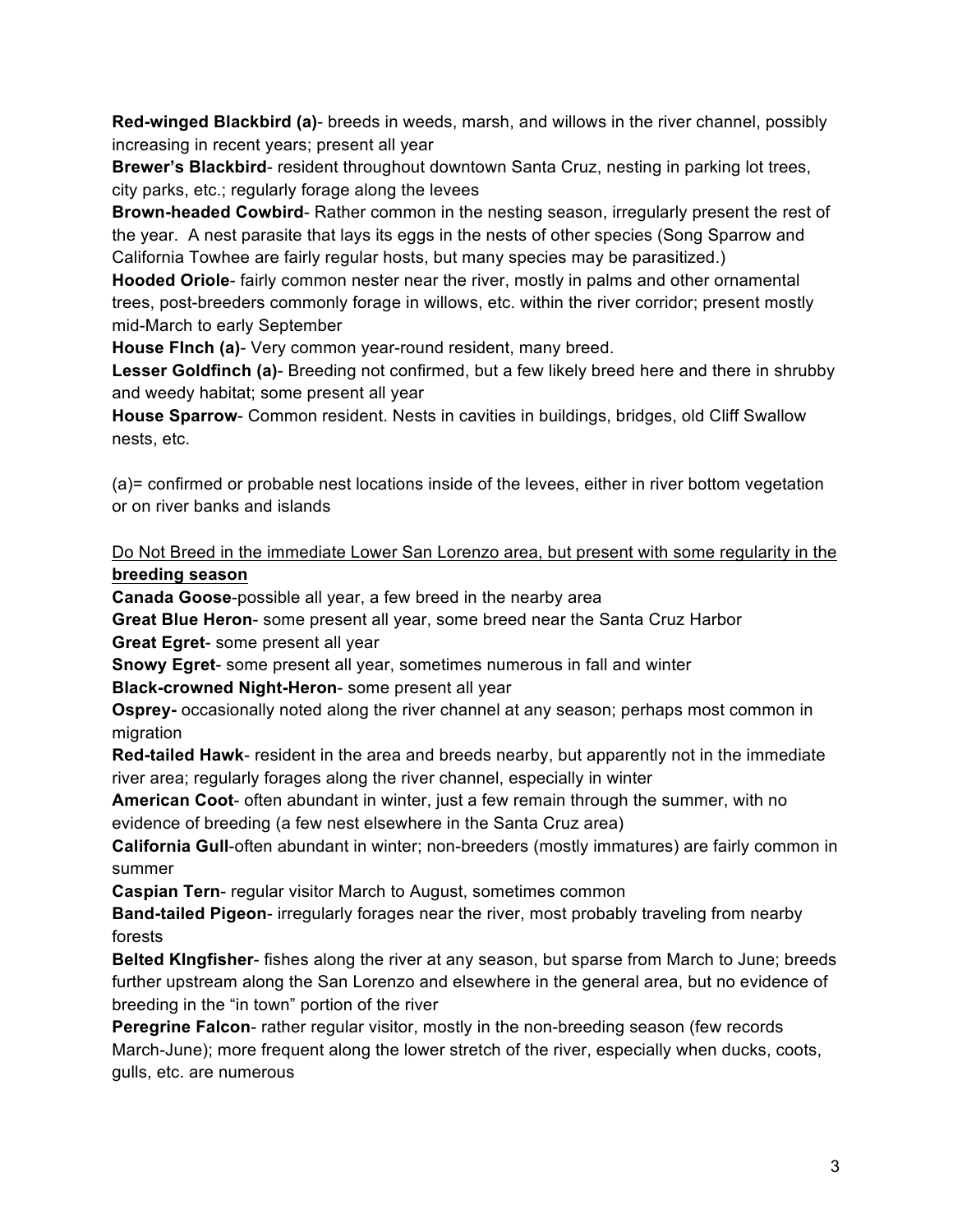**Tree Swallow**- rather sparse migrant and dispersant along the river corridor; a very local breeder in the immediate Santa Cruz area, and breeding season records are probably mostly wanderers from the small colonies at Neary Lagoon, Schwan Lake, etc.

**Barn Swallow**-apparently none breed in the immediate area of the river, but a regular nester elsewhere in the Santa Cruz area; present mostly March to early October

Breed in habitats adjacent to the Lower San Lorenzo area (especially in the somewhat more natural riparian north of Hwy 1), and occasionally disperse within the breeding season (many of these are regular at other times of year as non-breeding visitors).

Many of these could breed in the lower river area if there were somewhat more natural habitat conditions

**Allen's Hummingbird**

**Nuttall's Woodpecker**

**Hairy Woodpecker**

**Western Wood-Pewee**

**Pacific-slope Flycatcher-** common nester (March-September) nearby, and migrant along the lower river; nesting in some spots from San Lorenzo Park up not impossible, but no strong evidence

**Hutton's Vireo-** regular on the lower river in the non-breeding season, to around Broadway **Warbling VIreo-** rather common as a migrant and post-breeding dispersant on the lower river **Pygmy Nuthatch-**some may nest in the San Lorenzo Park area, also in vicinity of Ocean View Park

**Brown Creeper-** possibly may nest in the San Lorenzo Park area; a few nest at Ocean VIew Park and vicinity

**Bewick's Wren-** numerous resident nearby, occasional wanderer to the lower river corridor **Swainson's Thrush**

**Yellow Warbler-** declining as a breeder in Central California; probably the closest current nesting is in the Felton area; rather common on the lower river as a migrant

**Wilson's Warbler-** common as a migrant on the lower river

**Spotted Towhee-** numerous resident nearby, regular on the lower river in winter

**Black-headed Grosbeak-** rather common migrant and dispersant along at least the upper stretch of the lower river

**Purple FInch**

Migrants, Winter Residents, and other non-breeders present only or primarily at certain times of the year

**Greater White-fronted Goose**- uncommon but regular migrant, and sometimes in winter; September to April

**Cackling Goose**- uncommon but regular migrant, and sometimes in winter, October to April **Green-winged Teal**- uncommon, mostly a fall migrant September to April, but possible in winter and spring; the most regular migrant dabbling duck on the lower river, but other species occur irreguarly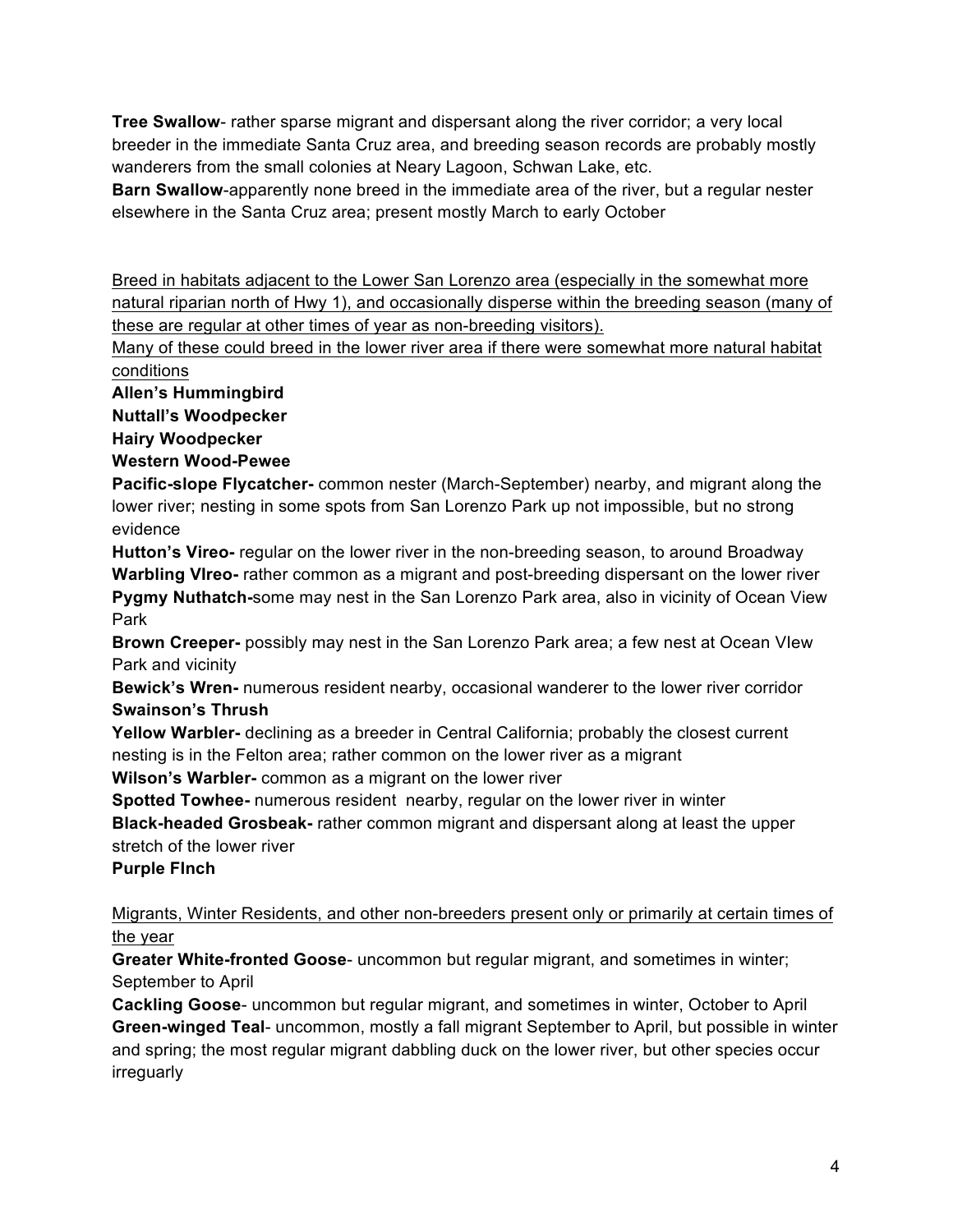**Ring-necked Duck**- October to April; occasionally on the river itself, but more regular on the San Lorenzo Park pond; numbers usually small **Greater Scaup**-uncommon in winter, mostly October to February **Lesser Scaup**- uncommon in winter, mostly October to February **Bufflehead**-common to almost abundant in winter, mostly October to April **Common Goldeneye**- fairly common in winter, mostly November to late March **Hooded Merganser**- uncommon migrant and winter visitor, possible mostly October to March **Ruddy Duck**- uncommon migrant and winter visitor, possible mostly October to March **Red-throated Loon**- occasionally fishes on the lower river, mostly October to April, but a few late or summering records **Pacific Loon**- rather rare on the lower river, mostly September-May **Common Loon**- October to May, uncommonly noted on the lower river **Horned Grebe**- mostly from Soquel Ave. downstream, mostly October to March **Eared Grebe**- regular mostly from September to March **Western Grebe**- mostly downstream of Broadway, October-March **Clark's Grebe**- mostly downstream of Broadway, October-March **Pelagic Cormorant**- resident along the coast, but occasionally individuals will go upstream as far as Soquel Ave. or beyond **Turkey Vulture**- uncommon and irregular, possible at any season, but mostly in migration **Sharp-shinned Hawk**- uncommon, mostly September to May, but occasionally in other months **Spotted Sandpiper**- regular August to early May, on muddy or grassy edges and along the rocky bluff near the mouth; some nesting records on the San Lorenzo, but none recent **Greater Yellowlegs**- fairly common migrant, and uncommon in winter- mostly October to May,but fall migrants possible as early as July **Least Sandpiper**- mostly a migrant, rare in winter; July to May **Western Sandpipe**r- uncommon spring and fall migrant **Short-billed Dowitcher**- uncommon spring and fall migrant **Long-billed Dowitcher**- uncommon spring and fall migrant **Wilson's Snipe**- rather uncommon but regular in winter, mostly upstream of Soquel, along vegetated banks and islands; most recent records October-February, but migrants are possible earlier and later **Bonaparte's Gull**- mostly a migrant (April and May, and less common November-early December), but possible in winter and rarely in summer; less common than formerly **Heerman's Gull**- mostly a beach species (where often abundant), but a few irregularly go upriver to about Soquel Ave; mostly June to February (nests mostly in Mexico), but possible all year **Mew Gull**- common, mostly October to April; can be quite numerous around Soquel Avenue and San Lorenzo Park

**Ring-billed Gull**-fairly common, mostly staying close to the mouth/beach area; mostly October to April, but occasional summering non-breeders

**Herring Gull**- fairly common, mostly October to early May

**Thayer's Gull**- uncommon but regular in "gull spots" along the river, mostly late-October to late April